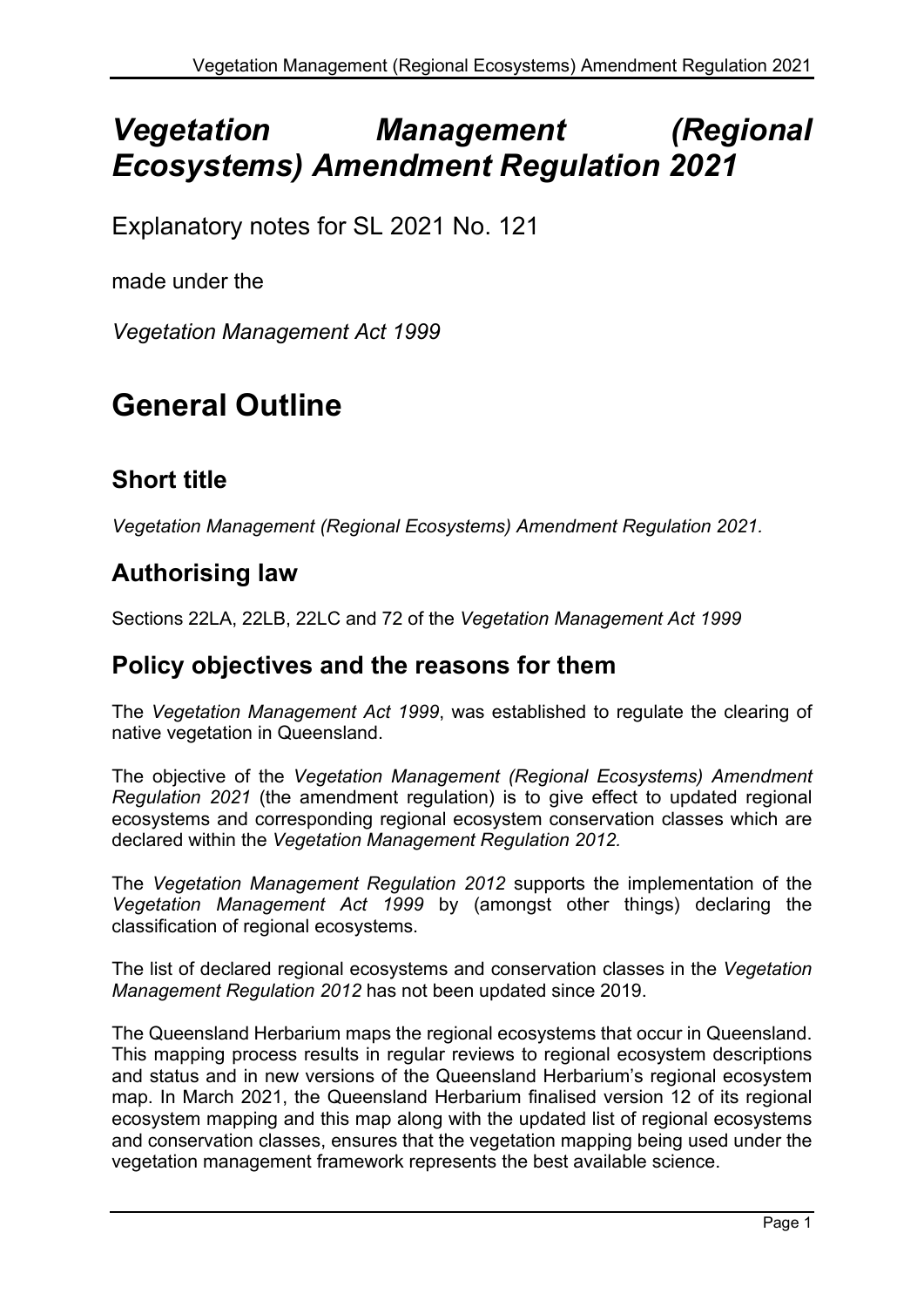The *Vegetation Management Regulation 2012* requires amendment to declare an update to the regional ecosystems and conservation classes to align with the best available science to improve the vegetation management mapping.

## **Achievement of policy objectives**

Schedules 1 to 3 of the *Vegetation Management Regulation 2012* will be amended to provide for:

- one regional ecosystem that is changing to a higher conservation class schedule (e.g. from least concern to of concern), and
- 10 regional ecosystems that are changing to a lower conservation class schedule (e.g. from of concern to least concern),
- two new regional ecosystems being added to the schedules, and
- 13 regional ecosystems being removed from the schedules.

These amendments are a legislative requirement of the *Vegetation Management Act 1999* when updating regional ecosystem classes to provide a level of regulatory rigour and transparency. As such, this is the most reasonable and appropriate way to achieve the policy objectives to ensure these mechanisms are based on the most up-to-date scientific knowledge and understanding.

# **Consistency with policy objectives of authorising law**

The amendment regulation is consistent with the objectives of the *Vegetation Management Act 1999*, to regulate the clearing of vegetation in a way that prevents the loss of biodiversity.

The update to the regional ecosystems and corresponding conservation classes will ensure the regulation of vegetation clearing is based on best available science and prevents the loss of biodiversity.

### **Inconsistency with policy objectives of other legislation**

The amendment regulation is not inconsistent with the policy objectives of other legislation.

#### **Benefits and costs of implementation**

The benefits of the proposed amendments are to ensure the best available science is being used for the mapping associated with the vegetation management framework.

The cost of implementation involves stakeholders investigating the changes to the status of regional ecosystems in certain areas of the state associated with updated regional ecosystem mapping.